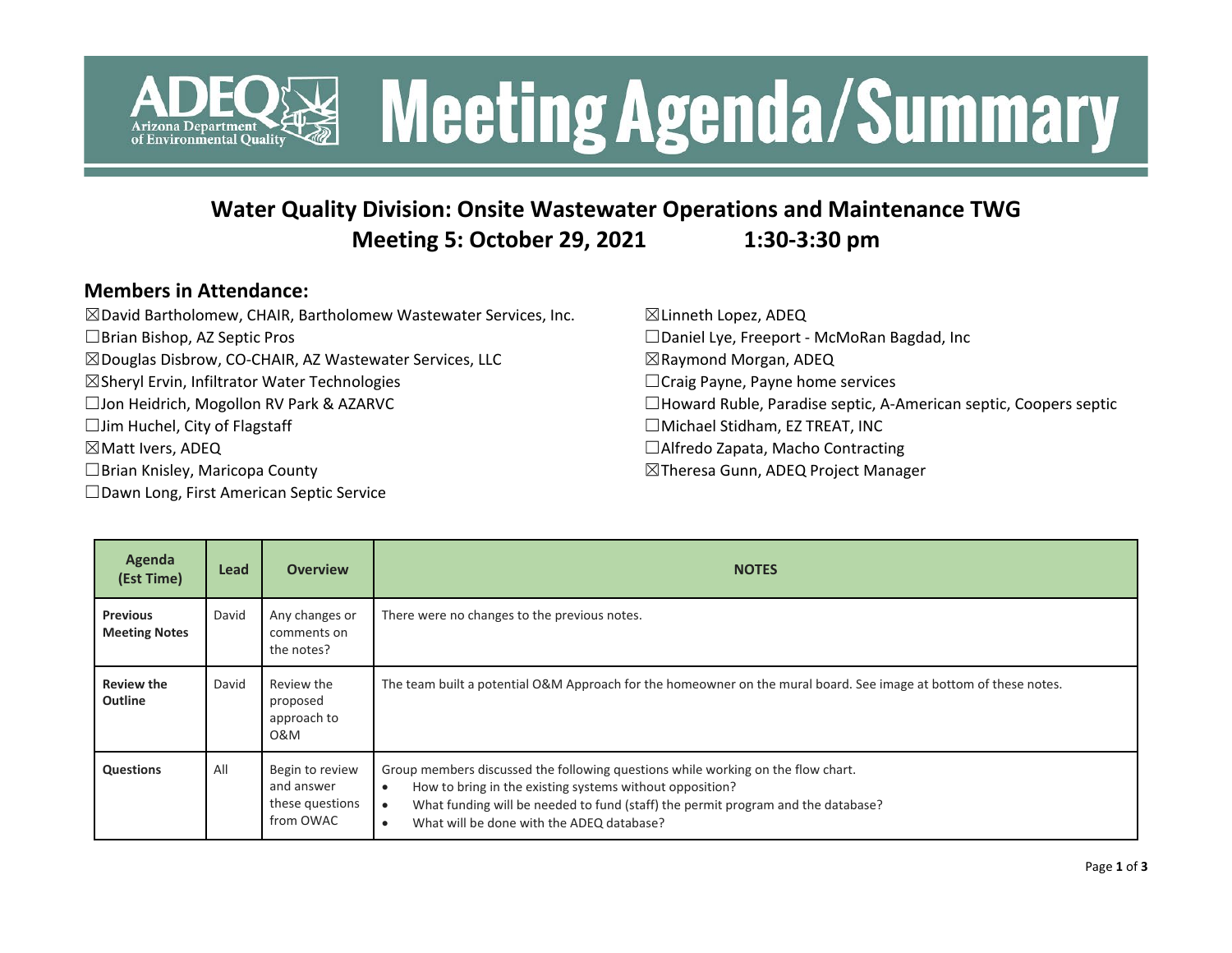

# **Meeting Agenda/Summary**

| Agenda<br>(Est Time) | Lead  | <b>Overview</b> | <b>NOTES</b>                                                                                                                                                                                                                                                                                                                                                                                                                                                                                                                                                                                                                                                                                                                                                                                                                                                                                                |
|----------------------|-------|-----------------|-------------------------------------------------------------------------------------------------------------------------------------------------------------------------------------------------------------------------------------------------------------------------------------------------------------------------------------------------------------------------------------------------------------------------------------------------------------------------------------------------------------------------------------------------------------------------------------------------------------------------------------------------------------------------------------------------------------------------------------------------------------------------------------------------------------------------------------------------------------------------------------------------------------|
|                      |       |                 | Consider the permit is for the property not the owner and transfer is not needed as it runs with the land like an easement.<br>Who is going to train operators and keep them up to date and ensure they are qualified? Consider a $5th$ certification for onsite<br>operators.<br>Enter into the program at the time of sale.<br>Public sector difficulties in hiring.<br>Transitioning to a renewable permit may be difficult unless tied to time of sale to get a new permit.<br>At time of sale, disclose the pumping record. Put on a 5-year timeline.<br>Enforcement may be difficult; could be the hardest part.<br>It is positive to take out of the hands of the Realtor as this is a problematic part of the program.<br>Existing database for online reporting from control boxes at the site and could interface with county systems.<br>Could have an operating permit as the renewable permit. |
| <b>Next Steps</b>    | All   |                 | Continue to build out the O&M requirements for the remainder of the stakeholder groups.                                                                                                                                                                                                                                                                                                                                                                                                                                                                                                                                                                                                                                                                                                                                                                                                                     |
| Adjourn              | Chair |                 | Next Meeting: Wednesday, November 17, 10 am                                                                                                                                                                                                                                                                                                                                                                                                                                                                                                                                                                                                                                                                                                                                                                                                                                                                 |

### **Action Plan:**

| Task                                                                                                                                                                                                                                                                                                                                                                                                                    | <b>Person Responsible</b> | <b>Due Date</b> | <b>Status</b>                                                                                                                               |
|-------------------------------------------------------------------------------------------------------------------------------------------------------------------------------------------------------------------------------------------------------------------------------------------------------------------------------------------------------------------------------------------------------------------------|---------------------------|-----------------|---------------------------------------------------------------------------------------------------------------------------------------------|
| ADEQ explore hiring contractor for random<br>sampling of effluent of septic and alternative to<br>check effluent; check house specs (check list) to<br>see if appropriately sized; ADEQ inspector<br>accompany the contractor (will have special<br>authority under law); alt systems may need BOD,<br>TKN samples (influent sample); Nitrate sample at<br>drinking water (e-coli) if bored or shallow surface<br>well; | Linneth                   |                 | ADEQ is hiring a contractor to develop an inspection and<br>testing program to determine the current state of onsite<br>systems in Arizona. |